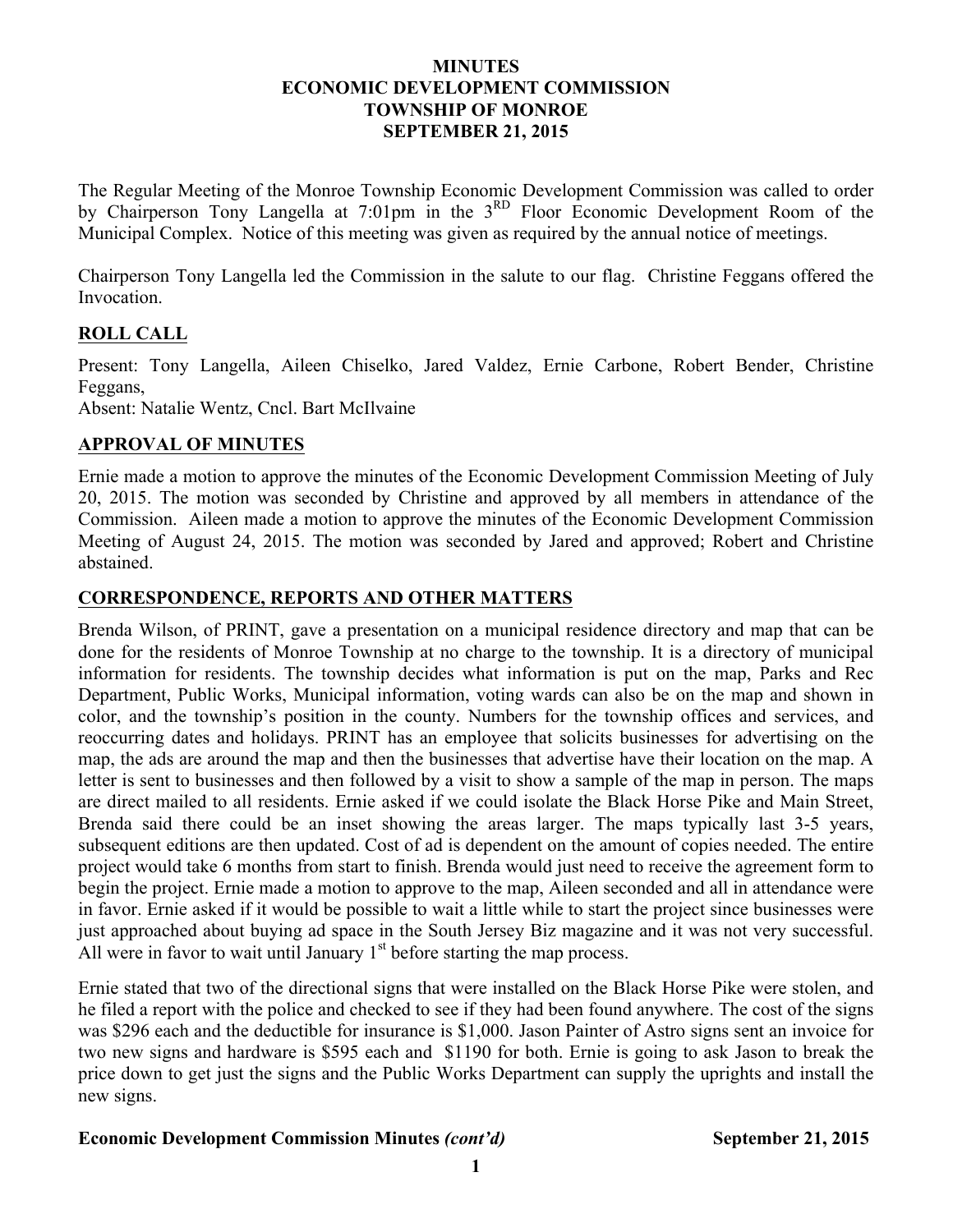# **CORRESPONDENCE, REPORTS AND OTHER MATTERS** *(cont'd)*

Ernie asked Jason if they could use tamper resistant hardware, however, they are not to be used on breakaway poles. Five points sign have been installed, banner near Hennessey's has been removed, however the hardware was damaged and Astro would need to use an extra bracket to fix it, this has already been purchased so the cost would just be for labor. Jared made a motion to replace to two stolen signs. Ernie seconded and all in favor. This motion is contingent on Jason redoing the quote to show just the signs and the cost being the same as we paid the first time.

Ernie reported that Urgent Care is interested in the old Wachovia building across from Fulton Bank.

Cncl. Heffner said that Applebee's is doing well, they said the opening was one of the best openings of any Applebee's.

Robert said that Harry Stone would like to come to the October meeting, he is the director of Cooperative Business Solutions in Camden. They provide financing in community redevelopment areas, they are the largest provider of SBA micro loans in the state and they run the small business-lending fund in Gloucester County.

Christine is going to contact Applebee's Mona Lisa, on Corkery Lane, for spotlight on business.

Tony is interested in attending the Governor's Conference on Housing and Economic Development at Harrahs in Atlantic City on October  $27<sup>th</sup>$  and  $28<sup>th</sup>$ . The cost is \$225 per ticket Tony, Ernie and Jared are going to attend. Tony and Jared are going to try to get a discount on the tickets. Ernie made a motion that the Economic Development Chair, Vice Chair and Main Street Committee Chair attend, Christine seconded and all were in favor.

Jared would like to send a quote request to consultants Joe Getz, Triad and Spark for the specific research items. Services:

- 1) Collect and analyze community and economic data for the Township of Monroe with an emphasis on the Main Street and Black Horse Pike commercial districts:
	- a. Demographics
	- b. Psychographics
	- c. Retail supply and demand
	- d. Consumer spending
	- e. Retail market potential traffic counts
	- f. Workforce population
	- g. Business counts
- 2) Compare community and economic data to competing municipalities and determine potential opportunities.
- 3) Create "heat maps" based on population, retail spending and market potential.
- 4) Analyze current zoning regulations and other statutes relevant to commercial recruitment and development.
- 5) Interview relevant stakeholders.
- 6) Submit detailed recommendations, data and maps in a formal report.
- 7) Creation of a direct mail marketing campaign of commercial prospects derived from the foregoing data for the Main Street and Black Horse Pike commercial districts.

The budget balance as of September  $21<sup>st</sup>$  is \$16,447.

## **Economic Development Commission Minutes** *(cont'd)* **September 21, 2015**